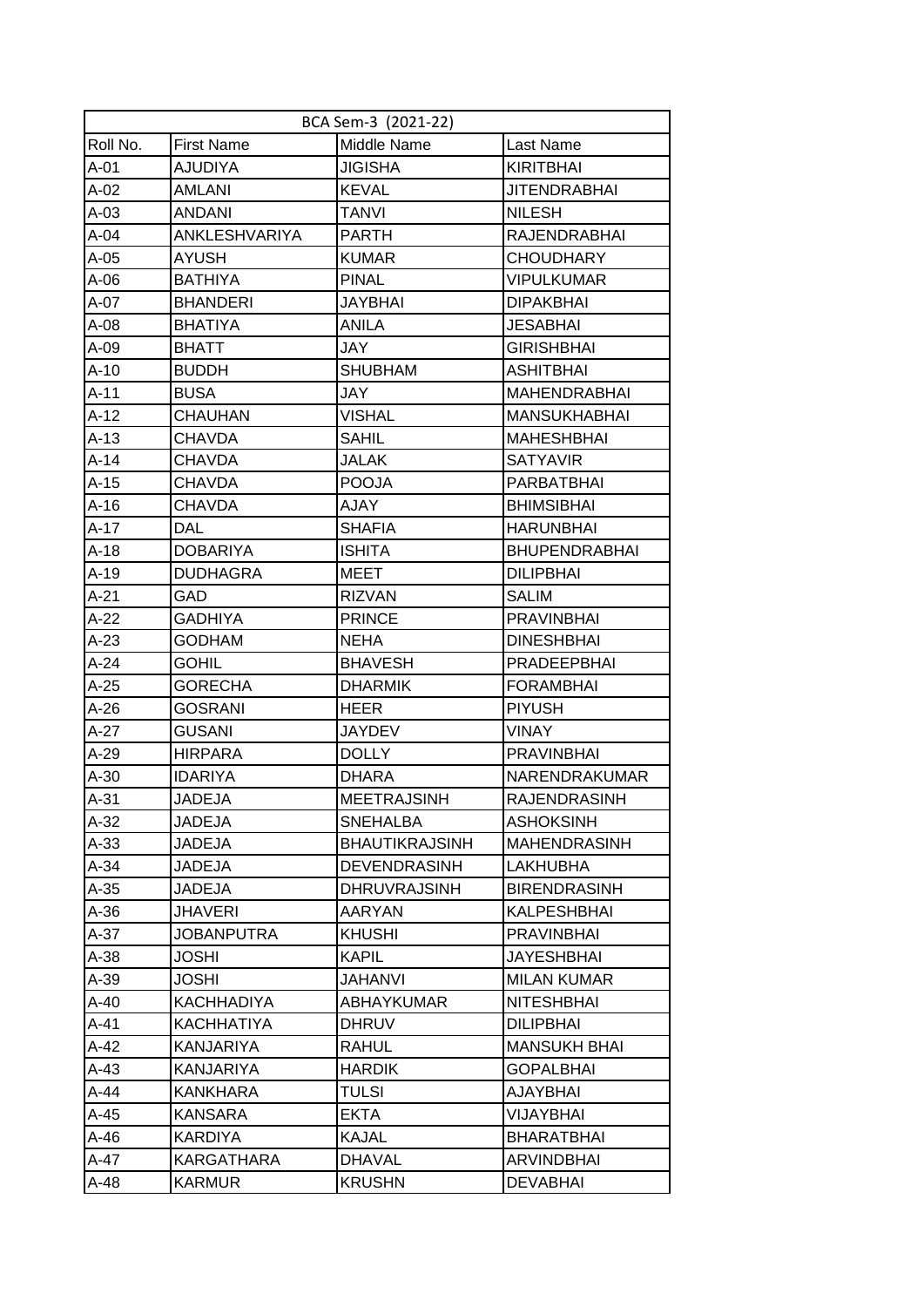|             | BCA Sem-3 (2021-22) |                 |                     |  |  |  |
|-------------|---------------------|-----------------|---------------------|--|--|--|
| Roll No.    | <b>First Name</b>   | Middle Name     | Last Name           |  |  |  |
| A-49        | <b>KATHIRI</b>      | <b>NAMIRA</b>   | <b>SHABBIR</b>      |  |  |  |
| A-50        | <b>KHANDHAR</b>     | <b>SAHIL</b>    | <b>BHAVESH</b>      |  |  |  |
| A-51        | <b>KHIMSURIYA</b>   | YASH            | <b>DIPAKBHAI</b>    |  |  |  |
| A-52        | <b>KORADIYA</b>     | <b>KRUTI</b>    | <b>DEEPAKBHAI</b>   |  |  |  |
| $A-53$      | LALWANI             | <b>HARSH</b>    | <b>ASHOK</b>        |  |  |  |
| A-54        | <b>MAJITHIYA</b>    | <b>PARTH</b>    | <b>VIJAYBHAI</b>    |  |  |  |
| $A-55$      | <b>MANGWANI</b>     | <b>DEVKUMAR</b> | <b>SUNIL</b>        |  |  |  |
| A-56        | <b>PANJWANI</b>     | <b>NOARIN</b>   | <b>JIGARALIBHAI</b> |  |  |  |
| A-57        | <b>SINHA</b>        | <b>SHASHANK</b> | PRASHANTBHAI        |  |  |  |
| A-58        | CHANDRESHA          | ADITI           | <b>JIGNESHBHAI</b>  |  |  |  |
| $B-01$      | AMBALIYA            | <b>PRASHANT</b> | <b>NARANBHAI</b>    |  |  |  |
| $B-02$      | <b>BHARADA</b>      | <b>RAJU</b>     | <b>KISHORBHAI</b>   |  |  |  |
| <b>B-03</b> | <b>BHINDI</b>       | <b>MIHIR</b>    | <b>SANJAY BHAI</b>  |  |  |  |
| $B-04$      | KAZMI               | <b>MOHAMMED</b> | <b>JAWAD</b>        |  |  |  |
| B-05        | KIRANKUMARI         | <b>BOKHANI</b>  |                     |  |  |  |
| <b>B-06</b> | <b>KUMARI</b>       | <b>SHWETA</b>   | <b>ABHISHEK</b>     |  |  |  |
| <b>B-07</b> | <b>KURESHI</b>      | MAHENOOR        | <b>FARUKBHAI</b>    |  |  |  |
| <b>B-08</b> | LATHIYA             | <b>PARTH</b>    | <b>KIRITBHAI</b>    |  |  |  |
| <b>B-09</b> | <b>LODHIYA</b>      | <b>ABHISHEK</b> | <b>JITENDRA</b>     |  |  |  |
| $B-10$      | <b>MAKWANA</b>      | <b>RIDDHI</b>   | <b>MALDEBHAI</b>    |  |  |  |
| <b>B-11</b> | <b>MAKWANA</b>      | <b>RUTVIK</b>   | <b>ASHOKBHAI</b>    |  |  |  |
| B-12        | MANDAVIYA           | AYUSHI          | <b>MANISHBHAI</b>   |  |  |  |
| $B-13$      | <b>MANDAVIYA</b>    | <b>PRIYA</b>    | <b>HASMUKHBHAI</b>  |  |  |  |
| $B-14$      | <b>MANEK</b>        | <b>NAVGHAN</b>  | <b>DUDABHA</b>      |  |  |  |
| $B-16$      | <b>MANSUKHANI</b>   | <b>VISHAL</b>   |                     |  |  |  |
| B-17        | <b>MEGHRAJANI</b>   | <b>SUNNY</b>    | <b>JAGDISHBHAI</b>  |  |  |  |
| $B-18$      | <b>MODHVADIYA</b>   | <b>KAJAL</b>    | <b>GIGABHAI</b>     |  |  |  |
| $B-19$      | <b>MOLIYA</b>       | <b>JINAL</b>    | <b>JITENDRABHAI</b> |  |  |  |
| $B-20$      | <b>MUNGRA</b>       | <b>JAY</b>      | <b>PRAVINBHAI</b>   |  |  |  |
| $B-21$      | <b>MUNJPARA</b>     | <b>ASTHA</b>    | <b>RAJESHBHAI</b>   |  |  |  |
| $B-22$      | <b>NAGARIYA</b>     | <b>NIDHI</b>    | SANDEEP             |  |  |  |
| $B-23$      | <b>NAKUM</b>        | <b>BHUMI</b>    | <b>ASHOK</b>        |  |  |  |
| $B-24$      | <b>NANDA</b>        | <b>MAYANK</b>   | <b>SURESHBHAI</b>   |  |  |  |
| $B-25$      | NARIYA              | <b>BINAL</b>    | <b>RAMNIKBHAI</b>   |  |  |  |
| $B-26$      | <b>NASIT</b>        | <b>PURVITA</b>  | RAJNIKBHAI          |  |  |  |
| $B-27$      | <b>NASIT</b>        | VRUTIKA         | <b>DIPAKBHAI</b>    |  |  |  |
| $B-28$      | ODICH               | <b>KISHAN</b>   | <b>DHANUBHAI</b>    |  |  |  |
| $B-29$      | OZA                 | <b>VISHVA</b>   | <b>MANOJ</b>        |  |  |  |
| <b>B-30</b> | <b>PALA</b>         | VIRAJ           | VIJAY               |  |  |  |
| <b>B-31</b> | <b>PANARA</b>       | <b>MAHARSHI</b> | <b>BHARATBHAI</b>   |  |  |  |
| B-32        | PARMAR              | <b>NISHIT</b>   | <b>SUNILBHAI</b>    |  |  |  |
| <b>B-33</b> | <b>PARMAR</b>       | <b>GOVA</b>     | LAKHMANBHAI         |  |  |  |
| B-34        | <b>PARMAR</b>       | VISHAKHA        | <b>MANOJBHAI</b>    |  |  |  |
| B-35        | <b>PINDARIYA</b>    | VIJAY           | <b>BHIMABHAI</b>    |  |  |  |
| B-36        | <b>PIPARIYA</b>     | <b>KEVIN</b>    | VIJAYBHAI           |  |  |  |
| <b>B-37</b> | <b>PITHIYA</b>      | <b>CHIRAG</b>   | <b>JITESHBHAI</b>   |  |  |  |